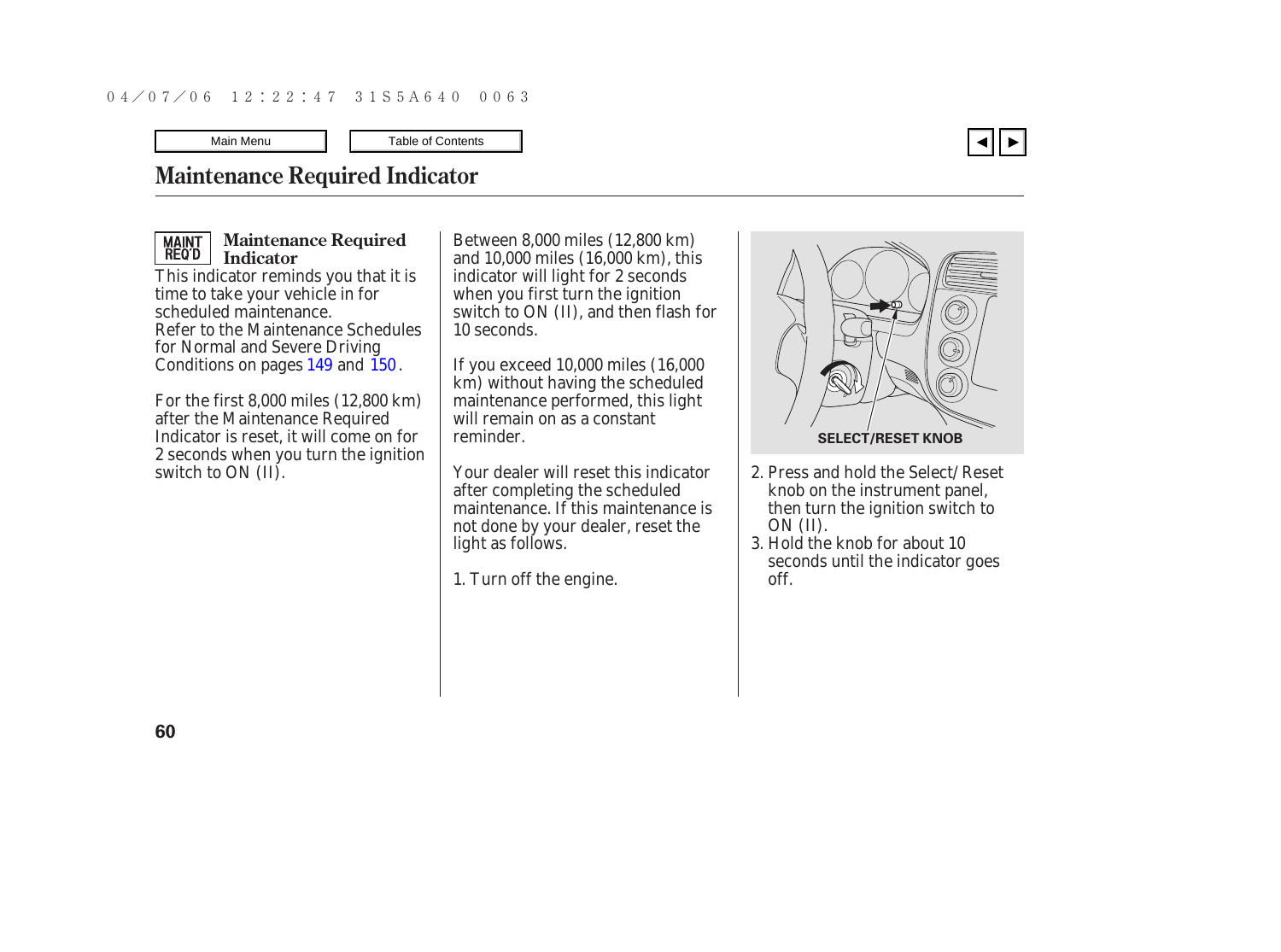

# **U.S. LX, EX and Canadian LX-G and Si models ODOMETER/TRIP METER SELECT/RESET KNOB The U.S. instrument panel is shown TACHOMETER SPEEDOMETER TEMPERATURE GAUGE FUEL GAUGE**

The odometer shows the total distance your vehicle has been driven. It measures miles in U.S. models and kilometers in Canadian models. It is illegal under U.S. federal law and Canadian provincial regulations to disconnect, reset, or alter the odometer with the intent to change the number of miles or kilometers indicated.

#### **Odometer** Trip Meter

This meter shows the number of miles (U.S.) or kilometers (Canada) driven since you last reset it.

There are two trip meters: Trip A and Trip B. Switch between these displays by pressing the Select/ Reset button repeatedly.

Each trip meter works independently, so you can keep track of two different distances.

To reset a trip meter, display it, and then press and hold the Select/Reset button until the number resets to ''0.0.'' Both trip meters will reset if the vehicle's battery goes dead or is disconnected.

#### **Fuel Gauge**

This shows how much fuel you have. It may show slightly more or less than the actual amount. The needle returns to the bottom after you turn off the ignition.

## **NOTICE**

*Avoid driving with an extremely low f uel level. Running out of f uel could cause the engine to misf ire, damaging the catalytic converter.*